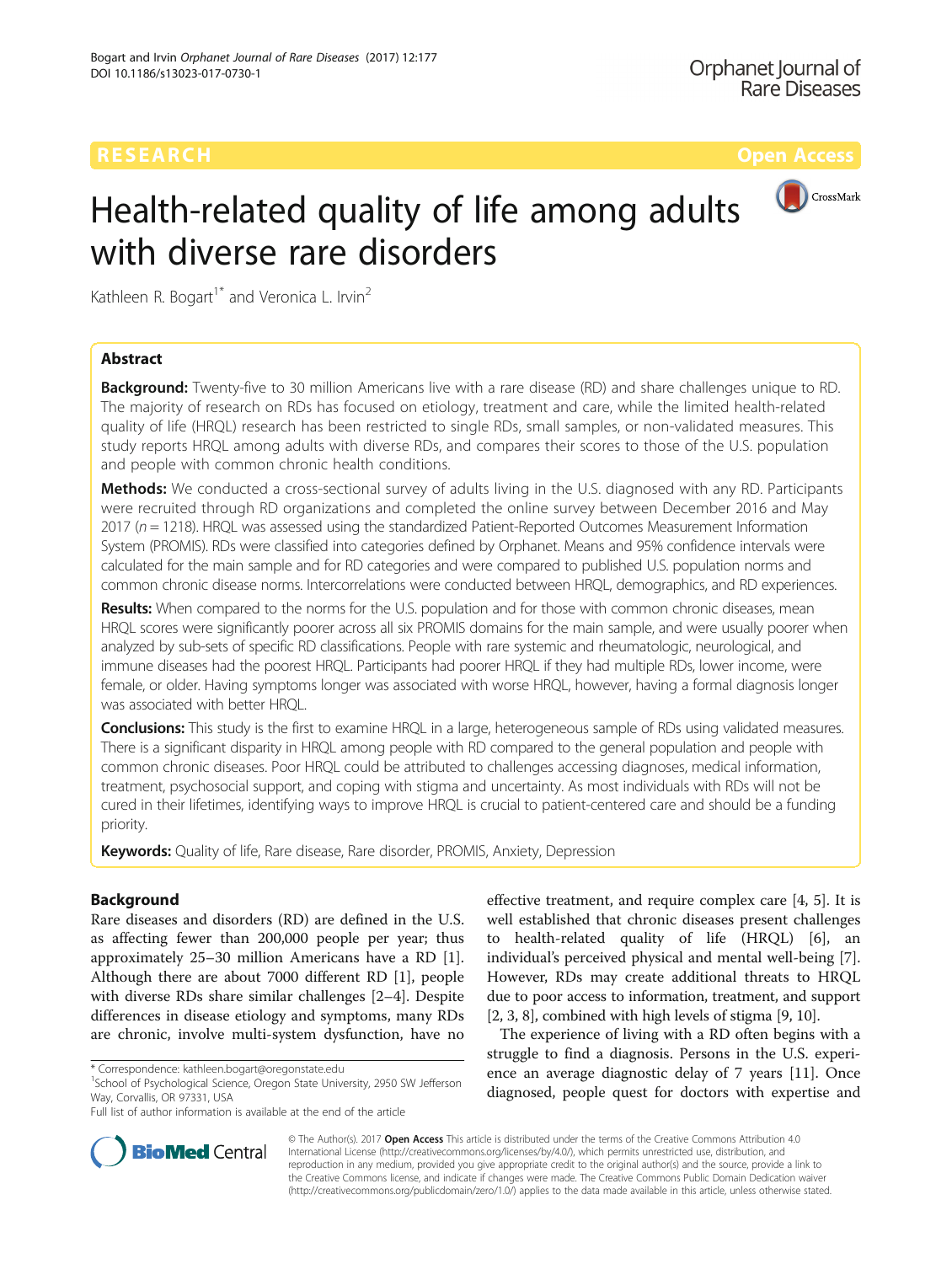information they can trust [[3, 4, 8](#page-7-0), [11](#page-7-0)]. For this reason, they turn to RD organizations as their primary source of information and support [\[4](#page-7-0)]. The chronic pain, fatigue, and physical impairments associated with many RDs are exacerbated by challenges in finding support and treatment, and the fact that most RDs have no effective treatment or cure [\[5](#page-7-0)]. The rarity of the condition may mean that informal and formal members of one's support system do not know how to provide appropriate support, or they may even question the legitimacy or severity of the condition because it is not well understood [[12\]](#page-7-0). Indeed, two thirds of adults with RD do not receive sufficient medical, informational and psychosocial support [[3, 11\]](#page-7-0). Similarly, a lack of information about one's disease, its management, and uncertainty about prognosis and course may result in anxiety and depression [\[11](#page-7-0)]. RDs are stigmatizing because they are isolating (i.e. many people with RD never have the normalizing opportunity to meet others like themselves) [\[3](#page-7-0)] and other people lack awareness, meaning people with RD are frequently misunderstood, avoided, and blamed [\[9, 13](#page-7-0)]. Social and environmental barriers like stigma limit ability to participate in social roles and activities [[13\]](#page-7-0).

A few previous studies of RD HRQL have focused on specific RDs, including systemic sclerosis/scleroderma (a rare skin disease) [[14](#page-7-0)], neurofibromatosis (a rare developmental anomaly) [\[15\]](#page-7-0), osteogenesis imperfecta (a rare bone disease) [\[16\]](#page-7-0), and Huntington's disease (a rare neurological disease) [[17\]](#page-7-0), and found consistently poor HRQL according to the Patient-Reported Outcomes Measurement Information System (PROMIS), a measurement tool developed with the U.S. National Institutes of Health (NIH) to measure HRQL [\[18](#page-7-0)]. For example, people with pulmonary fibrosis, a rare respiratory disease, were found to have high levels of depression (commensurate with individuals diagnosed with major depression), and anxiety scores higher than individuals with chronic obstructive pulmonary disease, a common respiratory disease [\[19](#page-7-0)].

The few RD HRQL studies have been restricted by focusing on a single, specific disease, resulting in small samples. Given the similarities in experience across RDs described above, examining heterogeneous RDs would add crucial new information about commonalities and differences in HRQL across RD types and will allow for sufficient statistical power. Indeed, the major RD organizations, which exist as umbrella organizations to support people with all RDs, including National Organization for Rare Disorders (NORD), Orphanet, and EURORDIS, already consider RDs collectively when providing advocacy, support, education, and funding for RDs. It is also useful to examine HRQL across broad categories of RDs (e.g. neurologic, neoplastic, etc.), because research funding and policy is often distributed according to these categories (i.e. at NIH). Understanding HRQL in RDs and RD categories can inform the support and funding priorities provided by these organizations. As such, researchers have examined RDs collectively to understand experiences in healthcare and HRQL [\[8](#page-7-0), [11\]](#page-7-0). There only previous examination of collective RD HRQL, a report published by Shire, which found that 86% of Americans with a variety of RDs stated that they thought their RD caused anxiety symptoms and 75% stated it caused depression symptoms [[11](#page-7-0)]. Their findings suggest that people with diverse RDs face significant risk of HRQL problems. However, this report surveyed only 144 adults in the U.S. with RD and did not use validated measures [[11\]](#page-7-0). The purpose of the present study was to quantitatively describe HRQL among adults living in the U.S. with a variety of RDs and RD categories using PROMIS, and to compare their scores to those of the general population and people with common chronic health conditions. We predicted that participants with RD would show worse HRQL compared to population norms and chronic health condition norms.

# Method

# Study design and participants

The current project is a cross-sectional survey focused on adults (18 or older) in the U.S. with any RD. No complete sample frame of adults with RD in the U.S. exists. For this reason, RD organizations, the primary source of information and support for individuals with RD [[4\]](#page-7-0), were enlisted to recruit participants for this study. NORD, the major U.S. umbrella organization for individuals with RD and the organizations that serve them, shared recruitment information with all 242 of its member organizations, which in turn, distributed information to their networks via newsletters, email, and social media. Coordination of Rare Diseases at Sanford shared recruitment information with all adult members of its registry (2006 individuals). Recruitment information was also shared by other individuals and organizations through snowball sampling.

# Procedure

The survey was conducted primarily online to maximize accessibility to this geographically dispersed population. Participants followed a link to the survey administration website Qualtrics, an encrypted, password-protected platform, between December 2016 and May 2017. Mailed paper surveys were available by request  $(n = 14)$ participants submitted a paper survey). If it was difficult for a participant to enter responses, they were permitted to dictate their responses to another person to enter for them ( $n = 24$  did so). Approximate time to complete the survey was 40 min.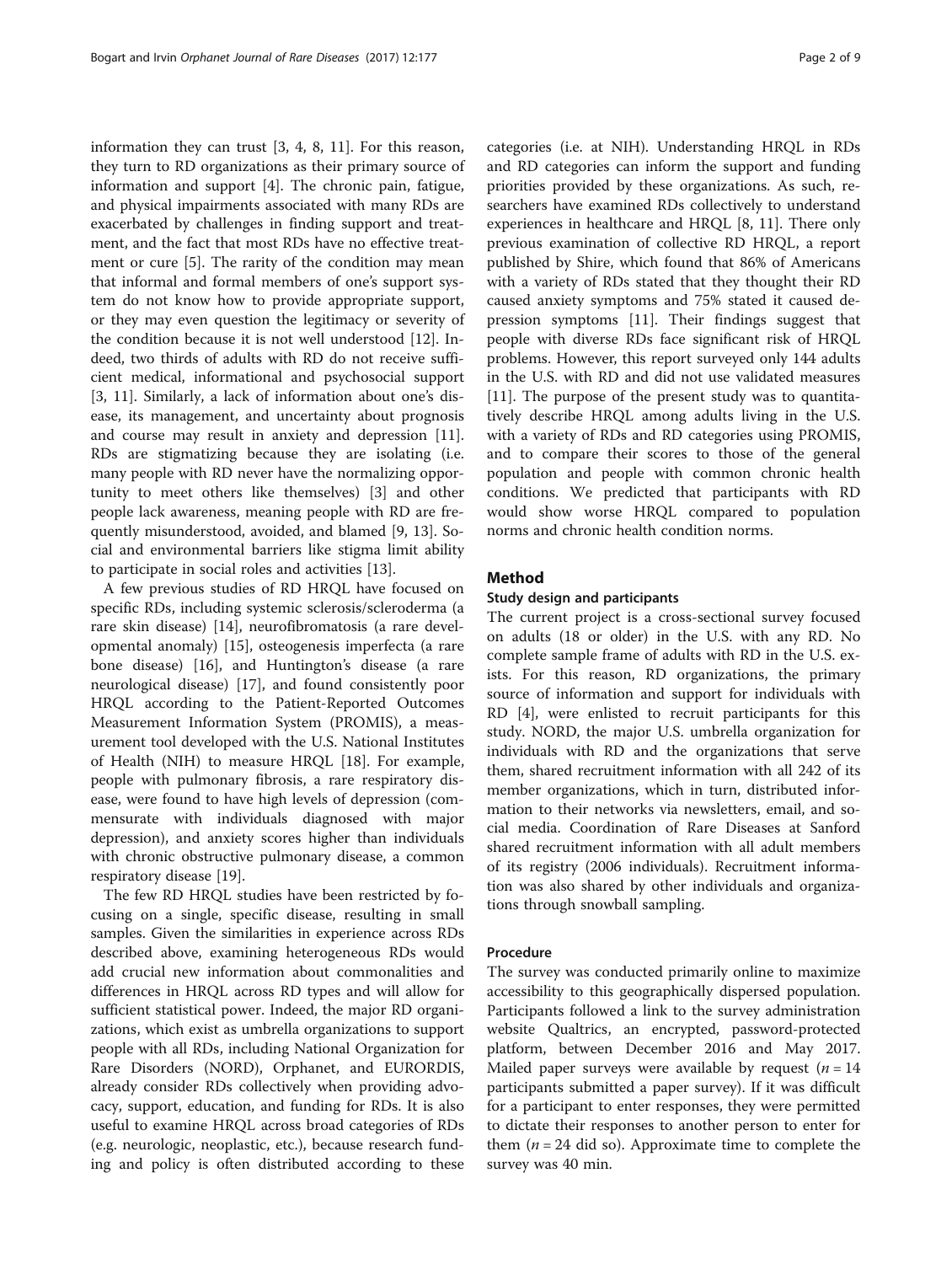# Measures

The PROMIS Profile is comprised of independent domains measuring quality of life in physical, mental, and social health [\[20\]](#page-7-0). We selected six domains (i.e. anxiety, depression, fatigue, pain interference, physical function, and ability to participate in social roles and activities). As discussed in the introduction, these domains are frequently described in the RD HRQL literature, and we anticipated that they would be common challenges in a broad sample of RDs. Four-item short forms were used for all domains. Following PROMIS scoring guidelines, domains were scored using the published T-scores calibrated such that a  $M$  of 50 and an SD of 10 is representative of the U.S. general population [\[18](#page-7-0)]. Higher numbers indicate greater amounts of the domain. As part of the PROMIS calibration sample, norms were also published for participants with 24 common chronic diseases [\[6](#page-7-0)]. This allows for score comparisons to the general population as well as people with common chronic diseases. Norms for common chronic diseases on the ability to participate in social roles and activities scale are not available because this scale was created after the development of those norms.

We also examined the following demographic information and information about experiences with RD: age, gender, race, income, country of residence, diagnosed RD name, number of RDs, RD name, duration of symptoms, and years since diagnosis.

This data was collected as part of our larger Adults with Rare Disorder Support (AWaRDS) Study, and additional measures were collected for the purposes of other research not described here. Survey items are available upon request.

# Analysis plan

We conducted analyses using IBM SPSS Statistics 24 first on the main sample of RDs and then replicated the analyses with a subset of participants based on their RD categories. Variables were examined for normality using Q-Q plots.

In order to understand the interrelationships between demographic factors and PROMIS scores, Pearson correlation coefficients were calculated. 95% confidence intervals for each PROMIS scale mean for the main sample of RDs were calculated in order to determine whether they differed from population norms and common chronic disease sample means. The criterion for statistical significance was CI's that did not include the population or common chronic disease means (equivalent to a one-sample t test). Although there has been little research on what constitutes minimal clinically important differences for most PROMIS subscales, 1 SD has been suggested as a rule of thumb [\[15\]](#page-7-0). More specific minimal clinically important difference estimations are available for anxiety, depression, and fatigue (0.3–0.5 SD), pain (0.4–0.6 SD), and physical function (0.2 SD) [[21, 22\]](#page-7-0).

We also compared scores for RD categories to the population mean and common chronic disease samples. The International Classification of Disease system is not recommended for RDs [[23\]](#page-7-0); instead, Orphanet's linearization rules [[24\]](#page-7-0) and their database of categories [[25\]](#page-7-0) were used to assign each RD to a single category. A power analysis indicated that a sample of 34 was needed to achieve 80% power with a medium effect size  $(d = .5)$ , so any category that contained more than 34 participants was compared to the population and common chronic disease norms by inspecting the 95% CIs.

# **Results**

A total of 1473 participants completed the survey. Twelve were excluded because of duplicate entries (ascertained by duplicate email addresses). Researchers then confirmed self-reported RDs were rare according to the NIH definition using their Genetic and Rare Disorder Information Center database [[26\]](#page-7-0). Eighty-one participants were excluded because they indicated they were undiagnosed, did not specify the name of a RD, or their disease was not classified as rare. Although the project was based in the U.S., 162 participants from outside of the U.S. responded. These were not included in the following analyses in order to allow comparisons to U.S. population norms. Thus, a total of 1218 participants were included in the main sample for this study. Participant characteristics are shown in Table [1.](#page-3-0) Information can also be gleaned from the combination of demographic information collected. The difference between the average length of time from symptom onset to diagnosis (as shown in Table [1](#page-3-0)) indicates that participants in this sample experienced a diagnostic delay of 9 years. Calculating the difference between participant age and length of time since diagnosis revealed that 106 participants (9%) were diagnosed with a RD before age 18.

A total of 232 RDs were represented. The 10 most commonly endorsed RDs were: ataxia (neurologic)  $n =$ 150, Waldenstrom macroglobulinemia (neoplastic)  $n =$ 86, mastocytosis (neoplastic)  $n = 84$ , Ehlers-danlos syndrome (systemic and rheumatological)  $n = 75$ , mast cell activation disorder (immune)  $n = 70$ , idiopathic hypersomnia (neurologic)  $n = 67$ , narcolepsy (neurologic)  $n =$ 63, cutaneous T-cell lymphoma (neoplastic)  $n = 44$ , Bell's palsy (neurologic)  $n = 29$ , and erythromelalgia (neurologic)  $n = 29$  $n = 29$  $n = 29$ . Table 2 shows the number of RDs falling into each Orphanet classification.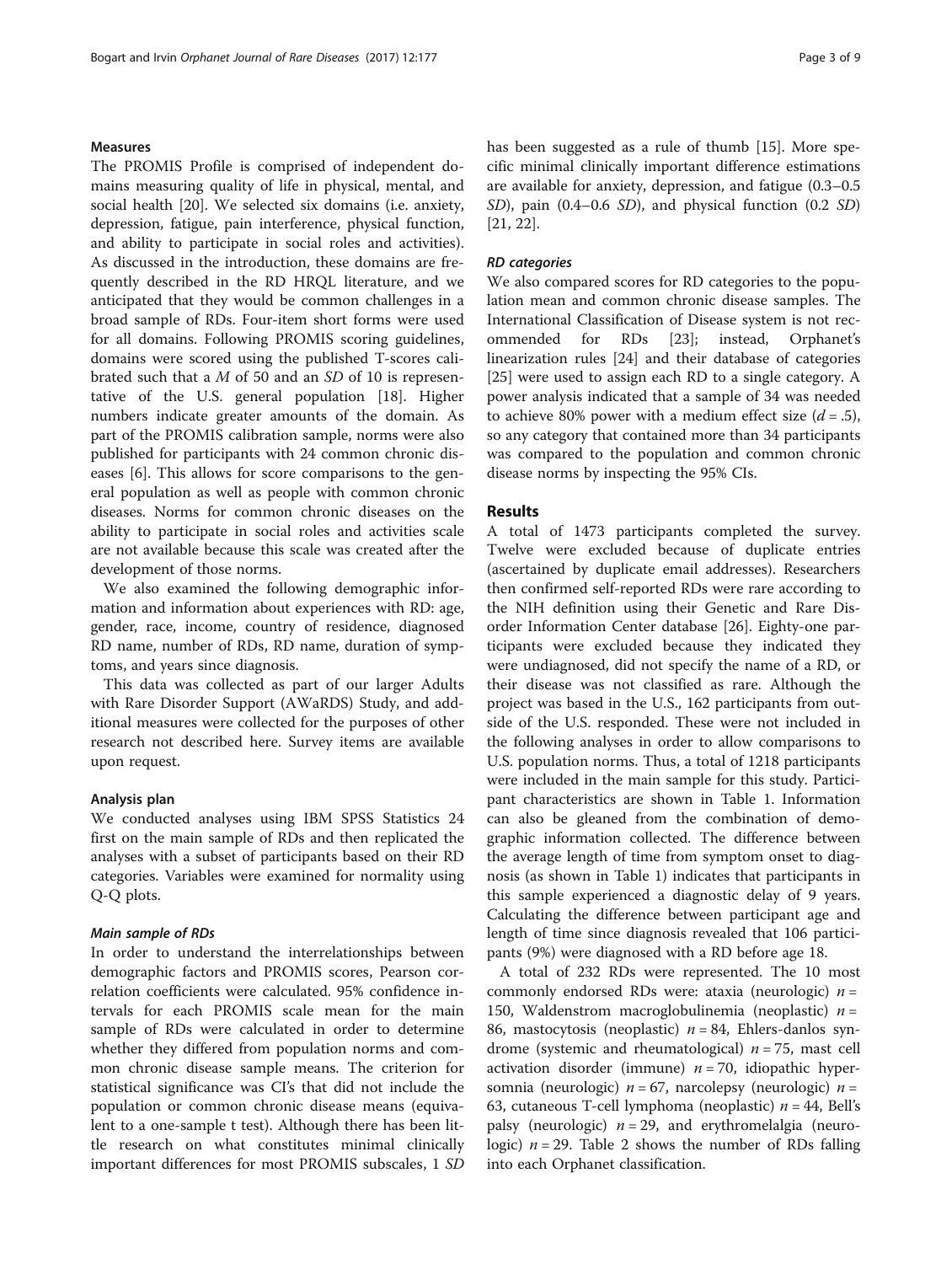| Characteristic                         | Frequency      | Percent | M (SD)        | Range     |
|----------------------------------------|----------------|---------|---------------|-----------|
| Age                                    |                |         | 51.50 (14.56) | $18 - 89$ |
| Duration of RD symptoms in<br>years    |                |         | 18.84 (16.49) | $0 - 75$  |
| Years since RD diagnosis               |                |         | 9.76 (11.46)  | $0 - 70$  |
| Number of RDs per<br>participant       |                |         |               |           |
| 1                                      | 1058           | 87%     |               |           |
| $\overline{2}$                         | 130            | 11%     |               |           |
| 3                                      | 22             | 2%      |               |           |
| 4                                      | $\overline{4}$ | $< 1\%$ |               |           |
| 5                                      | $\overline{4}$ | < 1%    |               |           |
| Gender                                 |                |         |               |           |
| Female                                 | 935            | 77%     |               |           |
| Male                                   | 279            | 23%     |               |           |
| Other                                  | $\overline{4}$ | $< 1\%$ |               |           |
| Income                                 |                |         |               |           |
| under \$10,000                         | 58             | 5%      |               |           |
| \$10,000-20,000                        | 95             | 8%      |               |           |
| \$20,001-30,000                        | 118            | 10%     |               |           |
| \$30,001-45,000                        | 127            | 11%     |               |           |
| \$45,001-60,000                        | 161            | 14%     |               |           |
| \$60,001-75,000                        | 128            | 11%     |               |           |
| \$75,001-90,000                        | 107            | 9%      |               |           |
| \$90,001 and above                     | 376            | 32%     |               |           |
| Race/ethnicity                         |                |         |               |           |
| American Indian or<br>Alaska native    | 11             | 1%      |               |           |
| Asian                                  | 23             | 2%      |               |           |
| Black or African American              | 13             | 1%      |               |           |
| Hispanic or Latino/a                   | 31             | 3%      |               |           |
| Native Hawaiian or<br>Pacific Islander | $\overline{2}$ | 6%      |               |           |
| White                                  | 1149           | 94%     |               |           |
| Other                                  | 31             | 3%      |               |           |

<span id="page-3-0"></span>Table 1 Sociodemographic and rare disease characteristics among 1218 participants in the U.S

Percentages do not add to 100 due to rounding

# Main RD sample analyses

Table [3](#page-4-0) shows the intercorrelations between participant characteristics and outcome variables. For the purpose of these correlations, due to the small number of persons of color, they were grouped together to analyze race as coded as person of  $color = 0$ , white  $= 1$ . Gender was coded as female = 0 and male = 1. Older individuals had less fatigue, less pain, less anxiety, less depression, and less physical function. Females had greater fatigue, pain, anxiety, and depression, and less ability to participate in social roles and activities. Having symptoms of one's RD longer was associated with greater fatigue, pain, less ability to participate, and less physical function. However, having one's diagnosis longer was associated with lower fatigue, anxiety, and depression, and better ability to participate in social roles and activities. Having multiple RDs was associated with greater fatigue and pain, less ability to participate, and less physical function. Higher income was associated with lower fatigue, pain, anxiety and depression, and better ability to participate and physical function.

Figure [1](#page-5-0) shows the PROMIS M, SDs, and 95% CIs for the main sample. Participants in the main RD sample had poorer average HRQL on all PROMIS scales compared to population norms and common chronic disease norms.

## RD category analyses

Next, in order to analyze RD categories, it was necessary to exclude 160 participants who selected more than one RD from this analysis because they may fall into multiple categories. The following five classifications met the power requirements to be analyzed as separate RD categories: neurologic  $(n = 480)$ , neoplastic  $(n = 221)$ ,

| Table 2 Rare disease classifications among 1218 participants |  |
|--------------------------------------------------------------|--|
| with rare diseases in the U.S                                |  |

| Orphanet Classification      | Frequency      | Percent |
|------------------------------|----------------|---------|
| Bone                         | 19             | 1%      |
| Cardiac                      | 3              | < 1%    |
| Developmental defect         | 71             | 5%      |
| Endocrine                    | 52             | 4%      |
| Eye                          | 3              | < 1%    |
| Gastroenterologic            | 11             | 1%      |
| Hematologic                  | 27             | 2%      |
| Hepatic                      | 12             | 1%      |
| Immune                       | 93             | 7%      |
| Inborn errors of metabolism  | 31             | 2%      |
| Infectious                   | 16             | 1%      |
| Neoplastic                   | 268            | 19%     |
| Neurologic                   | 581            | 41%     |
| Otorhinolaryngologic         | 41             | 3%      |
| Psychiatric                  | $\overline{2}$ | < 1%    |
| Renal                        | 5              | < 1%    |
| Respiratory                  | 14             | 1%      |
| Skin                         | 52             | 4%      |
| Systemic and rheumatological | 118            | 8%      |
| Urogenital                   | 1              | < 1%    |
| Total                        | 1420           | 100     |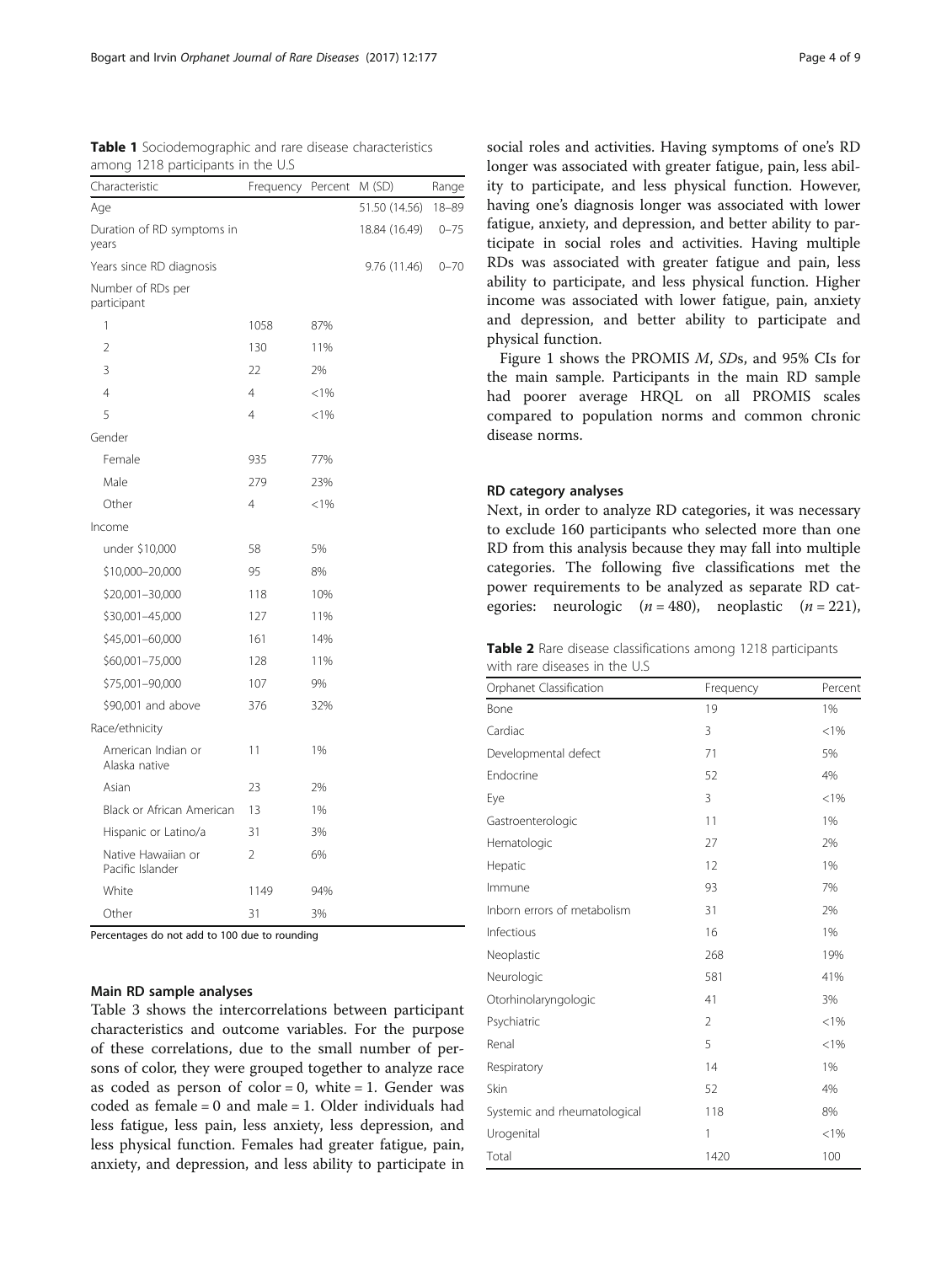|                                              | Age                  | Gender               | Duration of<br>symptoms | Years since<br>diagnosis | Number of<br>rare diseases | Race     | Income Fatigue       |           | Pain<br>interference | Anxiety   | Depression           | Physical<br>function |
|----------------------------------------------|----------------------|----------------------|-------------------------|--------------------------|----------------------------|----------|----------------------|-----------|----------------------|-----------|----------------------|----------------------|
| Gender                                       | $23***$              |                      |                         |                          |                            |          |                      |           |                      |           |                      |                      |
| Duration of<br>symptoms                      | $.07*$               | $-.07$ <sup>*</sup>  |                         |                          |                            |          |                      |           |                      |           |                      |                      |
| Years since<br>diagnosis                     | $.12***$             | 0.03                 | $.58***$                |                          |                            |          |                      |           |                      |           |                      |                      |
| Number of rare<br>diseases                   | $-.08$ <sup>**</sup> | $-0.05$              | $.10***$                | $.06*$                   |                            |          |                      |           |                      |           |                      |                      |
| Race                                         | .03                  | $-.09***$            | .01                     | .03                      | .03                        |          |                      |           |                      |           |                      |                      |
| Income                                       | $.19***$             | $.09***$             | $-13**$                 | .05                      | $-.06$                     | $.09***$ |                      |           |                      |           |                      |                      |
| Fatigue                                      | $-.29$ <sup>**</sup> | $-.21$ <sup>**</sup> | $.08***$                | $-.12$ <sup>**</sup>     | $.17***$                   | .01      | $-.20$ <sup>**</sup> |           |                      |           |                      |                      |
| Pain interference                            | $-.08$ ** $-.12$ **  |                      | $.15***$                | .00                      | $.19***$                   | $-0.03$  | $-.22$ <sup>**</sup> | $.53***$  |                      |           |                      |                      |
| Anxiety                                      | $-.30$ <sup>**</sup> | $-.19$ <sup>**</sup> | $-.01$                  | $-.10$ <sup>**</sup>     | .03                        | $-.04$   | $-.20$ <sup>**</sup> | $.47***$  | $.38***$             |           |                      |                      |
| Depression                                   | $-.25***$ $-.15***$  |                      | .01                     | $-.08$ <sup>**</sup>     | .03                        | $-.03$   | $-.20$ <sup>**</sup> | $.53***$  | $.40^{**}$           | $.76***$  |                      |                      |
| Physical function                            | $-.07$ <sup>*</sup>  | .00                  | $-.07$ <sup>*</sup>     | .01                      | $-.12$ <sup>**</sup>       | .03      | $.21$ <sup>**</sup>  | $-.45***$ | $-.51$ <sup>**</sup> | $-.25***$ | $-.34$ <sup>**</sup> |                      |
| Ability to<br>participate in<br>social roles | .05                  | $.11***$             | $-.08$ <sup>**</sup>    | $.08***$                 | $-.17$ <sup>**</sup>       | $-0.03$  | $.17***$             | $-.65***$ | $-.54$ <sup>**</sup> | $-.39***$ | $-.48$ <sup>**</sup> | $.72***$             |

<span id="page-4-0"></span>Table 3 Intercorrelations of socio-demographic and rare disease characteristics and Health-Related Quality of Life outcomes in 1218 participants

Race was coded as person of color = 0, white = 1. Gender was coded as female = 0 and male = 1

 $* p < .05, ** p < .01$ 

systemic and rheumatological  $(n = 66)$ , developmental anomalies ( $n = 58$ ), and immune ( $n = 56$ ).

Figure [1](#page-5-0) also shows that most RD categories scored significantly worse than the population norm. The only exception was that persons with developmental anomalies did not differ from the U.S. norm on ability to participate in social roles and activities. When comparing RD categories to common chronic disease norms, most RD classifications scored significantly worse. A few RD categories did not differ from common chronic disease norms on the following scales: 1) pain scores among persons with neoplastic and developmental anomalies; 2) fatigue scores among persons with developmental anomalies; 3) depression scores for persons with developmental anomalies and neoplastic diseases; and 4) and physical function among persons with developmental anomalies and neoplastic diseases.

# **Discussion**

In the largest study of diverse RDs, we examined the HRQL of individuals with RD in the U.S. compared to the general population and individuals with common chronic illnesses. Findings were remarkably consistent: compared to both sets of norms, our main sample of persons with RD as a whole scored consistently poorer on every subscale, and those scores were clinically important differences for all but one scale (ability to participate in social roles and activities). Although it is well documented that individuals with common chronic diseases experience challenges to HRQL [\[6](#page-7-0)], our findings show that, as predicted, the experience of living with RD leads to even greater HRQL threat. RDs come with a number of unique challenges including accessing diagnoses, medical information, treatment, psychosocial support, and coping with stigma and uncertainty [[3, 9, 11](#page-7-0)].

Intercorrelations revealed interesting patterns. Women experienced poorer HRQL than men. Older participants showed a somewhat paradoxical pattern of poorer physical function yet lower anxiety, depression, fatigue, and pain, which has been found in other chronic disorders [\[27](#page-7-0), [28](#page-7-0)]. This may be attributed to the notion that physical function limitations are more expected in older age and may result in less distress than when the occur in younger individuals [[28\]](#page-7-0). Interestingly, having symptoms of one's disease longer was associated with poorer HRQL, but having had one's diagnosis for longer was associated with better HRQL. Participants in our sample experienced long diagnostic delays, averaging 9 years. This pattern of findings suggests that, although experiencing symptoms for an extended period of time is a risk factor for poor HRQL, receiving a diagnosis is a gateway to treatment and support that can, over time, alleviate some of the HRQL challenges of having a RD. People navigating more than one RD experienced poorer HRQL, suggesting that RDs have an additive effect. People with higher income experienced better HRQL in all domains. People with higher HRQL are more likely to be employed, generate income, have private insurance, and access quality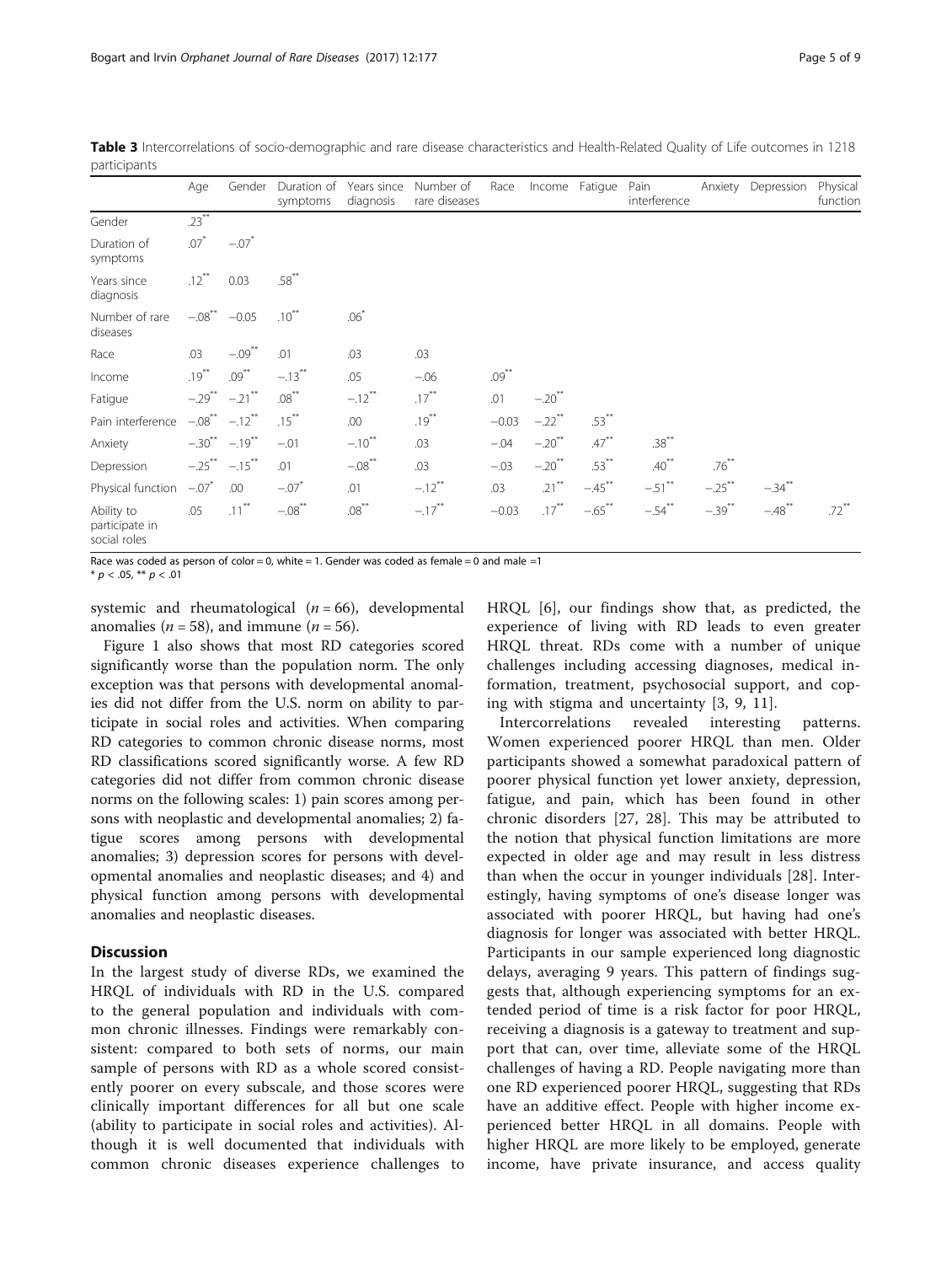<span id="page-5-0"></span>

| <b>Sample</b>                |                                                       | <b>PROMIS Domain</b>     | M     | 95% CI Lower; Upper |       | <b>SD</b> |
|------------------------------|-------------------------------------------------------|--------------------------|-------|---------------------|-------|-----------|
|                              |                                                       | <b>Anxiety</b>           |       |                     |       |           |
| Main sample                  |                                                       | $\Theta$                 | 57.42 | 56.89               | 57.95 | 9.48      |
| Developmental anomalies      |                                                       | $\overline{\phantom{0}}$ | 57.91 | 55.35               | 60.46 | 9.71      |
| Immune                       |                                                       |                          | 57.36 | 54.81               | 59.92 | 9.55      |
| Neoplastic                   |                                                       | ю                        | 54.51 | 53.27               | 55.74 | 9.31      |
| Neurologic                   |                                                       | $H \rightarrow$          | 57.56 | 56.72               | 58.41 | 9.41      |
| Systemic and rheumatological |                                                       | $\overline{\phantom{0}}$ | 59.74 | 57.44               | 62.05 | 9.37      |
|                              |                                                       | <b>Depression</b>        |       |                     |       |           |
| Main sample                  |                                                       | Θ                        | 55.55 | 55.00               | 56.09 | 9.72      |
| Developmental anomalies      |                                                       | ≏                        | 53.59 | 51.14               | 56.05 | 9.34      |
| Immune                       |                                                       |                          | 54.70 | 52.26               | 57.14 | 9.12      |
| Neoplastic                   |                                                       |                          | 51.24 | 50.03               | 52.46 | 9.18      |
| Neurologic                   |                                                       | Ή                        | 56.83 | 55.96               | 57.69 | 9.65      |
| Systemic and rheumatological |                                                       | $\overline{\phantom{0}}$ | 57.73 | 55.53               | 59.94 | 8.97      |
|                              |                                                       | Fatigue                  |       |                     |       |           |
| Main sample                  |                                                       | Θ                        | 60.89 | 60.28               | 61.51 | 10.98     |
| Developmental anomalies      |                                                       |                          | 52.93 | 50.07               | 55.80 | 10.89     |
| Immune                       |                                                       | $\Theta$                 | 62.93 | 60.20               | 65.66 | 10.20     |
| Neoplastic                   |                                                       | $\theta$                 | 55.62 | 54.12               | 57.13 | 11.36     |
| Neurologic                   |                                                       | Ť                        | 61.99 | 61.05               | 62.93 | 10.48     |
| Systemic and rheumatological |                                                       | $\rightarrow$            | 63.39 | 61.12               | 65.66 | 9.23      |
|                              |                                                       | Pain interference        |       |                     |       |           |
| Main sample                  |                                                       |                          | 56.92 | 56.29               | 57.55 | 11.19     |
| Developmental anomalies      |                                                       | $\Theta$                 | 55.21 | 52.36               | 58.06 | 10.85     |
| Immune                       |                                                       |                          | 59.49 | 56.82               | 62.17 | 10.00     |
| Neoplastic                   |                                                       | ⊢⊖⊹                      | 52.97 | 51.56               | 54.38 | 10.64     |
| Neurologic                   |                                                       | $\Theta$                 | 55.67 | 54.67               | 56.66 | 11.05     |
| Systemic and rheumatological |                                                       |                          | 61.62 | 59.10               | 64.15 | 10.27     |
|                              |                                                       | <b>Physical function</b> |       |                     |       |           |
| Main sample                  |                                                       |                          | 39.79 | 39.26               | 40.31 | 9.28      |
| Developmental anomalies      | θ                                                     |                          | 46.13 | 43.68               | 48.59 | 9.33      |
| Immune                       |                                                       |                          | 41.33 | 38.98               | 43.69 | 8.80      |
| Neoplastic                   | ۔ دیک                                                 |                          | 45.54 | 44.30               | 46.78 | 9.37      |
| Neurologic                   | $\Theta$                                              |                          | 37.21 | 36.44               | 37.97 | 8.52      |
| Systemic and rheumatological |                                                       |                          | 36.88 | 35.50               | 38.25 | 5.60      |
|                              | Ability to participate in social roles and activities |                          |       |                     |       |           |
| Main sample                  |                                                       |                          | 41.11 | 40.58               | 41.63 | 9.36      |
| Developmental anomalies      | $\Theta$                                              |                          | 49.54 | 47.09               | 51.99 | 9.32      |
| Immune                       |                                                       |                          | 40.56 | 38.25               | 42.87 | 8.62      |
| Neoplastic                   | $\Theta$<br>$\theta$                                  |                          | 46.68 | 45.33               | 48.03 | 10.20     |
|                              | Ō                                                     |                          | 39.07 | 38.34               | 39.80 | 8.11      |
| Neurologic                   | $\theta$                                              |                          |       |                     |       |           |
| Systemic and rheumatological |                                                       |                          | 39.02 | 37.38               | 40.65 | 6.66      |
|                              | 15<br>45<br>50<br>40                                  | 55<br>60<br>65           |       |                     |       |           |

ability to participate in social roles and activities means poor HRQL. Main sample  $n = 1218$ ; neurologic  $n = 480$ ; neoplastic  $n = 221$ ; systemic and rheumatological  $n = 66$ ; developmental anomalies  $n = 58$ ; and immune  $n = 56$ 

healthcare. Higher income also affords the ability to travel greater distances to seek expert care and support.

Examining specific RD categories, participants with systemic and rheumatic diseases had the poorest HRQL profile, with the worst scores on every domain and scores at least one SD worse than the norm on every scale. Neurological diseases were also characterized by very poor HQRL, with poor physical function, fatigue,

and ability to participate in social roles and activities (all greater than 1 SD from the norm). Poor HRQL was also found in immune diseases, including fatigue and pain scores (1 SD from the norm). Participants with neoplastic diseases did not show an extreme pattern of HRQL deficits, with no scores 1 SD or greater from the norm.

Participants with developmental anomalies experienced fewer HRQL deficits than the other categories. In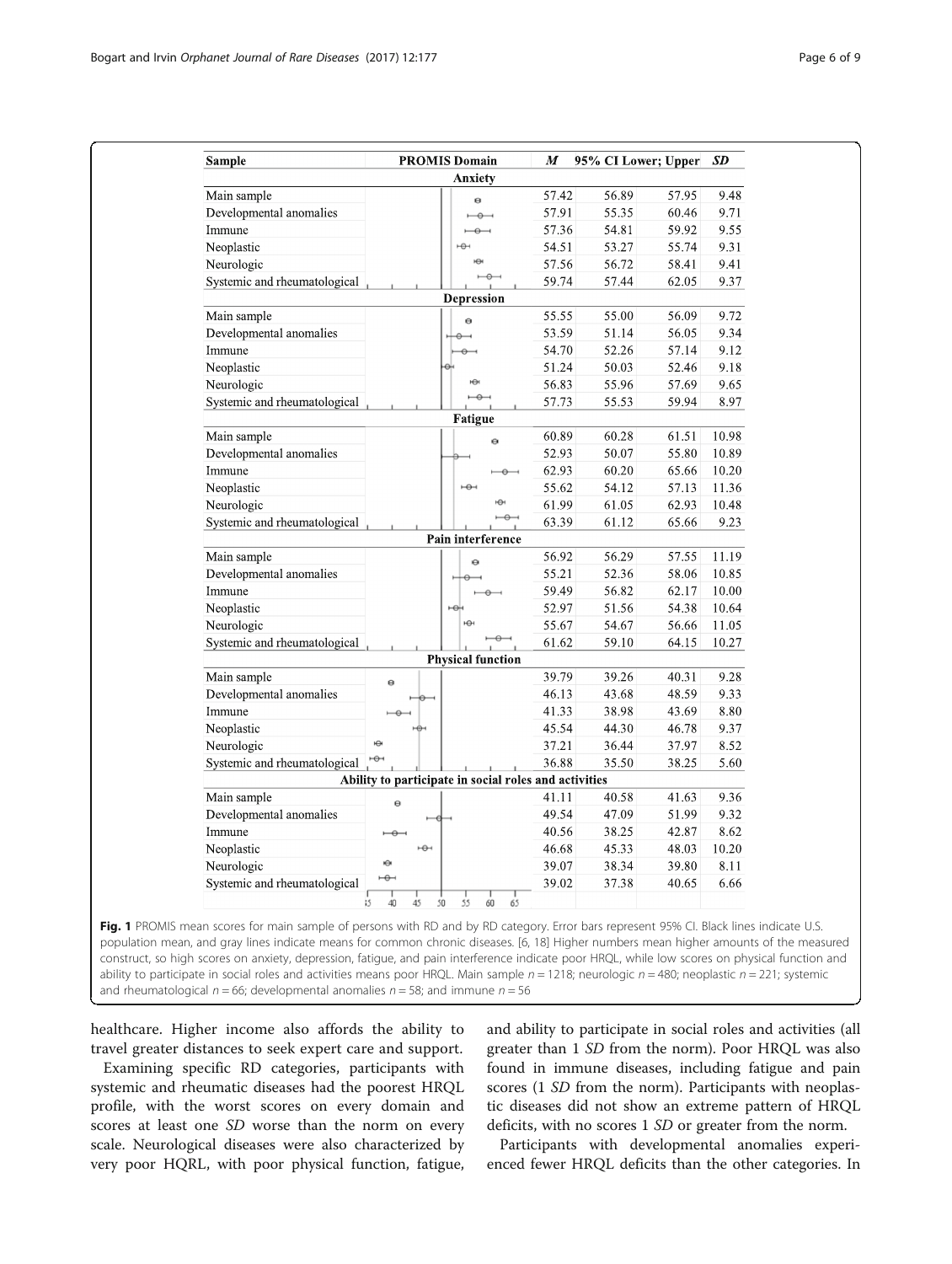fact, they did not differ from the general U.S. population in ability to participate in social roles and activities, and they did not differ from common chronic diseases in most domains. These findings may be in line with previous research which has found that people with congenital or early onset disabilities and RDs are better adapted and have better disability self-efficacy than those with acquired conditions [\[29](#page-7-0)]. Persons with congenital or early onset RDs have had a long time to adapt, and went through their cognitive, physical, and social development with their RD conditions [\[29\]](#page-7-0). Thus, they may not experience a functional loss and are less likely to have experienced a change in identity [\[29\]](#page-7-0).

Our study is noteworthy for its large, diverse sample of people with RDs and use of PROMIS to make comparisons to representative population norms. However, our findings should be considered in light of certain methodological limitations. As with most RD research, it is not possible to determine the representativeness of our sample because there is little research on the demographics of people living with RD [[8\]](#page-7-0). Further, the U.S. does not track diagnoses of most RDs [[1](#page-7-0)], so it is not possible to assess whether certain RDs were over- or under- represented in our sample. For this reason, RD prevalence estimates may change and categorization of diseases as rare or not may change over time. Additionally, our sample had higher income than the general U.S. population. As higher income is associated with higher quality of life in our sample and others [[30\]](#page-7-0), and the population of people with RD may be less connected to RD networks and have lower income than our sample, it stands to reason that the population of people with RD as a whole may have even poorer HRQL than our results indicate. It should be noted that the second largest study of individuals with diverse RDs  $(n = 810)$ , which was conducted in Australia using similar sampling and data collection methods, had a number of similar demographics: a high number of people living with multiple RDs (16%), a high number of neurological RDs, about three quarters of their sample was female, and the majority were middle-aged.

Another consideration is the heterogeneity in RD experiences that may result from our efforts to sample diverse RDs. For example, a participant with cutaneous T cell lymphoma who is relapsing would likely have poorer HRQL than someone who is in remission. That participants scored, on average, significantly poorer in HRQL compared to non-RD samples despite this heterogeneity, strengthens our conclusion that people with RDs as a whole are at greater risk of HRQL problems. This suggests that even people with mild or remitting symptoms need more support than those with common diseases. The final limitation is that Orphanet acknowledges that their linearization rules for categorizing diseases are sometimes somewhat arbitrary [\[24](#page-7-0)]. For example, according to their rules, endocrine tumors are classified as rare neoplasms rather than endocrine disease, even though the RD has features of both categories [[24](#page-7-0)]. For this reason, nuances between RDs and categories may have been missed.

# Conclusions

There is a paucity of research on and interventions for HRQL in people with RD. People with RDs strongly desire to meet others with their condition [[31\]](#page-8-0). but most have never done so [[3\]](#page-7-0). Research on the RD Moebius syndrome suggests that offering ways for people with RDs to gather for social support may buttress quality of life by reducing stigma, increasing knowledgeability about the RD, and reducing isolation [[32, 33\]](#page-8-0). Our group is currently examining the support needs of people with RD to better understand unique challenges and identify sources of resilience to be built upon.

RD HRQL disparities are driven by insufficient funding and infrastructure for research, treatment, and psychosocial support; there is nothing inherent in the pathology of RDs that creates a greater challenge to HRQL than a common chronic disease. A number of RD organizations target important challenges such as identification of new treatments and cures, understanding causal pathways, providing information to patients, caregivers, and providers, and lobbying for policy conducive to orphan drug discovery. However, few organizations prioritize HRQL issues like psychosocial support. For example, none of the Request for Applications (RFAs) funded by the NIH's Rare Disease Clinical Research Network included any objectives or priorities to assess psycho-social support or outcomes [\[34](#page-8-0), [35](#page-8-0)]. All RFAs were focused on genetic and epidemiological studies or clinical trials for diagnostic or treatment services. As most individuals with RDs will not be cured in their lifetimes [[5\]](#page-7-0), identifying ways to improve HRQL is of utmost importance to patientcentered care. For these reasons, we recommend that RD HRQL should be included in mission statements and funding priorities of health agencies and RD organizations. This may be of particular importance for rare systemic and rheumatologic, neurological, and immune diseases, which involved the most significant HRQL challenges. These efforts should especially target women and individuals with low income, who experienced the most HRQL deficits.

#### Abbreviations

AWaRDS: Adults with Rare Disorders Support study; HRQL: Health-Related Quality of Life; NIH: National Institutes of Health; NORD: National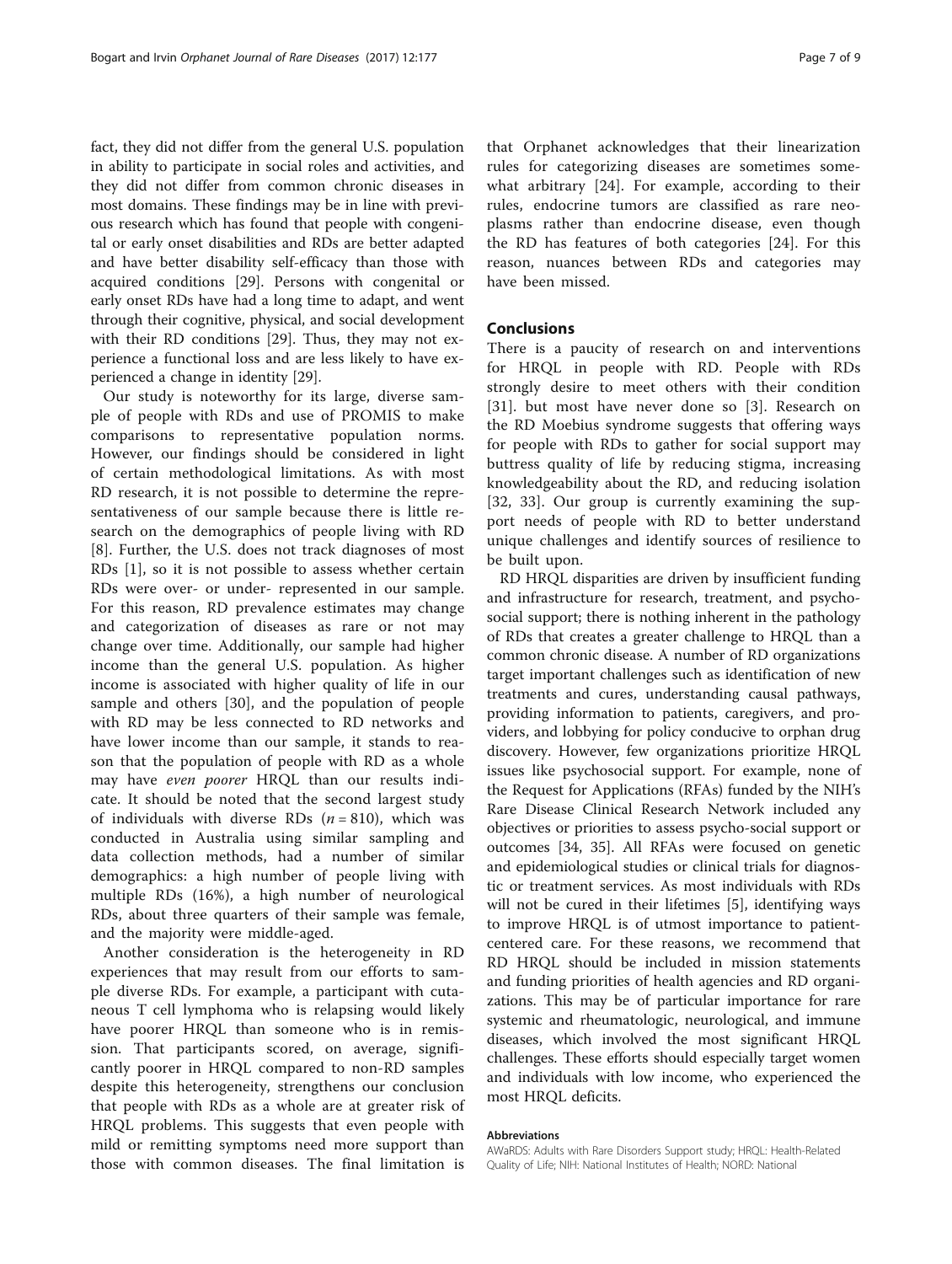<span id="page-7-0"></span>Organization for Rare Disorders; PROMIS: Patient-Reported Outcomes Measurement System; RD: Rare disease or disorder

#### Acknowledgements

This work was funded in part by an Oregon State University College of Liberal Arts Research Award. We thank NORD and the Coordination of Rare Diseases at Sanford for assistance with recruitment. We thank the NORD and its member organizations and people with RDs who consulted with the authors regarding the study. We thank Makenzie Atwood for assistance with data collection and management.

### Funding

The funding source had no role in the design, data collection, data analysis, data interpretation, or writing of the article. The authors had full access to all of the data in the study and had final responsibility for the decision to submit for publication.

### Availability of data and materials

The datasets used and/or analyzed during the current study are available from the corresponding author on reasonable request.

#### Authors' contributions

KRB is the principal investigator and data custodian of the AWaRDS study. KRB and VI conceived of the idea of the research. KRB undertook data analyses. KRB led the writing of the paper and VI contributed to the writing. Both authors read and approved the final manuscript.

# Ethics approval and consent to participate

The Oregon State University Institutional Review Board approved study protocols and provided ethical oversight. Participants read a consent document explaining the study. Because a signature would be the only record linking the participants' identity to the survey, a waiver of documentation of consent was issued.

#### Consent for publication

Not applicable.

#### Competing interests

The authors declare that they have no competing interests.

## Publisher's Note

Springer Nature remains neutral with regard to jurisdictional claims in published maps and institutional affiliations.

#### Author details

<sup>1</sup>School of Psychological Science, Oregon State University, 2950 SW Jefferson Way, Corvallis, OR 97331, USA. <sup>2</sup>College of Public Health and Human Services, Oregon State University, 2250 SW Jefferson Way, Corvallis, OR 97331, USA.

### Received: 13 September 2017 Accepted: 30 November 2017 Published online: 07 December 2017

#### References

- 1. National Institutes of Health, Genetic and Rare Diseases Information Center: FAQs About Rare Diseases. [https://rarediseases.info.nih.gov/diseases/pages/](https://rarediseases.info.nih.gov/diseases/pages/31/faqs-about-rare-diseases) [31/faqs-about-rare-diseases](https://rarediseases.info.nih.gov/diseases/pages/31/faqs-about-rare-diseases). Accessed 27 Oct 2017.
- 2. Orphanet: About rare diseases. [http://www.orpha.net/consor/cgi-bin/](http://www.orpha.net/consor/cgi-bin/Education_AboutRareDiseases.php?lng=EN) [Education\\_AboutRareDiseases.php?lng=EN.](http://www.orpha.net/consor/cgi-bin/Education_AboutRareDiseases.php?lng=EN) Accessed 24 Nov 2017.
- 3. Limb L, Nutt S, Sen A. Experiences of rare diseases: an insight from patients and families. Rare disease UK. 2010. [https://www.raredisease.org.uk/media/](https://www.raredisease.org.uk/media/1594/rduk-family-report.pdf) [1594/rduk-family-report.pdf.](https://www.raredisease.org.uk/media/1594/rduk-family-report.pdf) Accessed 10 Apr 2016.
- Aymé S, Kole A, Groft S. Empowerment of patients: lessons from the rare diseases community. Lancet. 2008;371:2048–51.
- 5. EURORDIS: Rare diseases: understanding this public health priority. 2005. [http://www.eurordis.org/IMG/pdf/princeps\\_document-EN.pdf](http://www.eurordis.org/IMG/pdf/princeps_document-EN.pdf). Accessed 9 July 2017.
- 6. Rothrock NE, Hays RD, Spritzer K, Yount SE, Riley W, Cella D. Relative to the general US population, chronic diseases are associated with poorer health-related quality of life as measured by the patient-reported outcomes measurement information system (PROMIS). J Clin Epidemiol. 2010;63:1195–204.
- 7. Centers for Disease Control and Prevention: Health-Related Quality of Life. <http://www.cdc.gov/hrqol/concept.htm>. Accessed 22 June 2017.
- 8. Molster C, Urwin D, Di Pietro L, Fookes M, Petrie D, van der Laan S, et al. Survey of healthcare experiences of Australian adults living with rare diseases. Orphanet J Rare Dis. 2016;11:30.
- 9. Bogart KR, Tickle-Degnen L, Joffe MS. Social interaction experiences of adults with Moebius syndrome: a focus group. J Health Psychol. 2012; 17:1212–22.
- 10. Joachim G, Acorn S. Life with a rare chronic disease: the scleroderma experience. J Adv Nurs. 2003;42:598–606.
- 11. Shire. Rare disease impact report: insights from patients and the medical community. 2013. [https://globalgenes.org/wp-content/uploads/2013/04/](https://globalgenes.org/wp-content/uploads/2013/04/ShireReport-1.pdf) [ShireReport-1.pdf.](https://globalgenes.org/wp-content/uploads/2013/04/ShireReport-1.pdf) Accessed 21 Mar 2016.
- 12. MacLeod H, Oakes K, Geisler D, Connelly K, Siek K. Rare world: towards technology for rare diseases. In: Proceedings of the 33rd annual ACM conference on human factors in computing systems: ACM; 2015. p. 1145–54. [http://dl.acm.org/citation.cfm?id=2702494.](http://dl.acm.org/citation.cfm?id=2702494)
- 13. Jaeger G, Röjvik A, Berglund B. Participation in society for people with a rare diagnosis. Disabil Health J. 2015;8:44–50.
- 14. Khanna D, Maranian P, Rothrock N, Cella D, Gershon R, Khanna PP, et al. Feasibility and construct validity of PROMIS and "legacy" instruments in an academic scleroderma clinic. Value Health. 2012;15:128–34.
- 15. Talaei-Khoei M, Riklin E, Merker VL, Sheridan MR, Jordan JT, Plotkin SR, et al. First use of patient reported outcomes measurement information system (PROMIS) measures in adults with neurofibromatosis. J Neuro-Oncol. 2017;131:413–9.
- 16. Tosi LL, Oetgen ME, Floor MK, Huber MB, Kennelly AM, McCarter RJ, et al. Initial report of the osteogenesis imperfecta adult natural history initiative. Orphanet J Rare Dis. 2015;10:146.
- 17. Carlozzi NE, Victorson D, Sung V, Beaumont JL, Cheng W, Gorin B, et al. HD-PRO-TRIAD™ validation: a patient-reported instrument for the symptom Triad of Huntington's disease. Tremor Hyperkinetic Mov. 2014;4.
- 18. Cella D, Yount S, Rothrock N, Gershon R, Cook K, Reeve B, et al. The patient-reported outcomes measurement information system (PROMIS): progress of an NIH roadmap cooperative group during its first two years. Med Care. 2007;45(5 Suppl 1):S3.
- 19. Yount SE, Beaumont JL, Chen S-Y, Kaiser K, Wortman K, Van Brunt DL, et al. Health-related quality of life in patients with idiopathic pulmonary fibrosis. Lung. 2016;194:227.
- 20. Intro to PROMIS. [http://www.healthmeasures.net/explore-measurement](http://www.healthmeasures.net/explore-measurement-systems/promis/intro-to-promis)[systems/promis/intro-to-promis](http://www.healthmeasures.net/explore-measurement-systems/promis/intro-to-promis). Accessed 9 July 2017.
- 21. Hays RD, Spritzer KL, Fries JF, Krishnan E. Responsiveness and minimally important difference for the patient-reported outcomes measurement information system (PROMIS) 20-item physical functioning short form in a prospective observational study of rheumatoid arthritis. Ann Rheum Dis. 2015;74:104–7.
- 22. Yost KJ, Eton DT, Garcia SF, Cella D. Minimally important differences were estimated for six PROMIS-cancer scales in advanced-stage cancer patients. J Clin Epidemiol. 2011;64:507.
- 23. Schieppati A, Henter J-I, Daina E, Aperia A. Why rare diseases are an important medical and social issue. Lancet. 2008;371:2039–41.
- 24. Orphanet: Linearization rules for orphanet classifications. 2014. [http://www.](http://www.orpha.net/orphacom/cahiers/docs/GB/Orphanet_linearisation_rules.pdf) [orpha.net/orphacom/cahiers/docs/GB/Orphanet\\_linearisation\\_rules.pdf.](http://www.orpha.net/orphacom/cahiers/docs/GB/Orphanet_linearisation_rules.pdf) Accessed 15 July 2017.
- 25. Orphanet. Linearization of disorders dataset. 2017. [http://www.orphadata.](http://www.orphadata.org/data/xml/en_product7.xml) [org/data/xml/en\\_product7.xml.](http://www.orphadata.org/data/xml/en_product7.xml) Accessed 27 July 2017.
- 26. National Institutes of Health. Genetic and Rare Diseases Information Center: Diseases. [https://rarediseases.info.nih.gov/diseases.](https://rarediseases.info.nih.gov/diseases) Accessed 9 Jul 2017.
- 27. Gray A, Ramos S, Howard K, Bryson B, Ellis HB. The pain disability questionnaire (PDQ): evaluating the efficacy of the psychosocial and functional subscales for 12-month post-treatment outcomes after total knee arthroplasty. Curr Orthop Pract. 2017;28:573–9.
- 28. Horgan O, MacLachlan M. Psychosocial adjustment to lower-limb amputation: a review. Disabil Rehabil. 2004;26:837–50.
- 29. Bogart KR. The role of disability self-concept in adaptation to congenital or acquired disability. Rehabil Psychol. 2014;59:107–15.
- 30. Kazis LE, Miller DR, Clark J, Skinner K, Lee A, Rogers W, et al. Healthrelated quality of life in patients served by the Department of Veterans Affairs: results from the veterans health study. Arch Intern Med. 1998; 158:626–32.